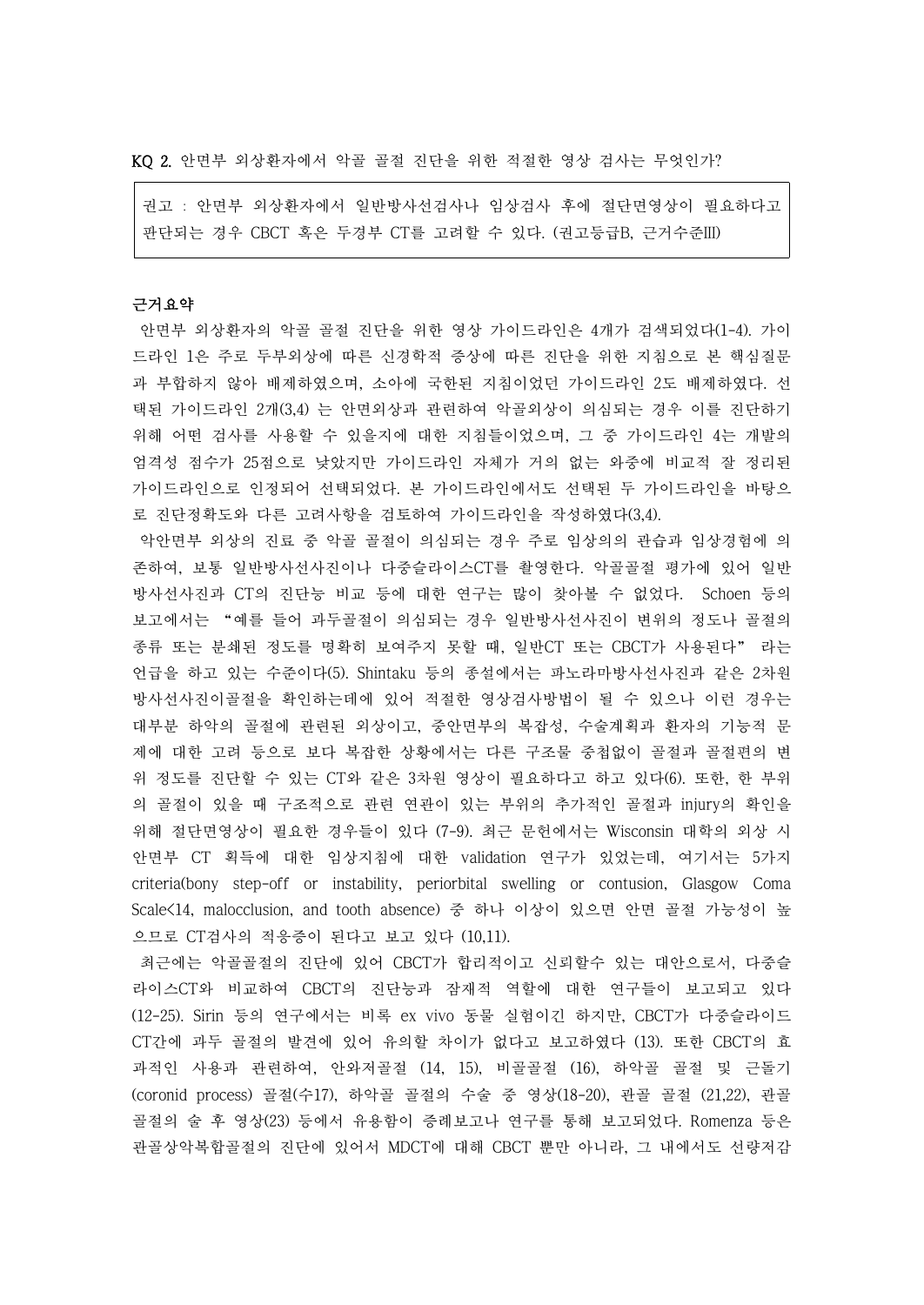화 프로토콜을 사용한 영상에서 진단능력이 저하되지 않음을 연구를 통해 보여주었다 (12). 하지만 아직까지 CBCT의 악골골절 진단 정확도에 대한 연구는 증례보고 위주가 많으며,<br>상악골과 하악골의 골절 유형에 따른 CBCT의 진단 정확도에 대한 추가적인 연구가 필요하 다고 보여진다. 뿐만 아니라, 외상이라 하더라도 임상적 징후에 따른 다중슬라이드CT (연조 직 평가 필요 시)와 CBCT 적응증에 대한 구체적인 지침 마련은 향후 개정을 통해 보완되어 야할 것이다.<br>**권고 고려사항** 

## 1. 이득과 위해 (Benefit and Harm)

선택적인 CBCT 검사로 얻을 수 있는 이득은 악골 골절의 진단이며, 골절이 진단되면 수술 적 정복치료 혹은 비수술적 정복치료와 악간고정을 통해 합병증을 막고 환자 통증을 감소시 켜줄 수 있다.

하지만, 골절 진단을 위해 CBCT 영상을 촬영할 때 가능한한 최소한의 방사선노출을 고려 해야한다. 골절진단을 위한 저선량프로토콜을 사용하도록 권장하며, CBCT는 관심영역을 조 절하여 사용할 수 있으므로 의심되는 부위와 그에 인접한 부위에 한하여 촬영하도록 권장한 다.

## 2. 국내 수용성과 적용성 (Acceptability and Applicability)

진료지침의 국내 수용성과 적용성은 평가결과 큰 무리가 없는 것으로 판단되었다. 수용성 과 적용성 평가표는 부록2에 제시되었다.

# 3. 검사별 방사선량

두경부CT, CBCT 2

CBCT의 방사선량은 장비 및 촬영조건에 따라 매우 다양하다 (아래 표 참조).

|                                               |                                                                                    | ESTIMATED MEAN EFFECTIVE DOSE OF DENTAL CBCT<br>AND OTHER IMAGING MODALITIES                |                                                   |
|-----------------------------------------------|------------------------------------------------------------------------------------|---------------------------------------------------------------------------------------------|---------------------------------------------------|
| Е                                             | Small FOV                                                                          | $5 - 652$ uSv                                                                               |                                                   |
| ę                                             | Medium FOV                                                                         | $9 - 560$ uSv                                                                               |                                                   |
|                                               | Large FOV                                                                          | 46 - 1,073 uSv                                                                              |                                                   |
|                                               | Small FOV                                                                          | 7-521 uSv                                                                                   |                                                   |
| <b>OHIIO</b>                                  | Medium - Large FOV                                                                 | $13 - 769$ uSv                                                                              |                                                   |
| Background<br><b>Rediation</b><br>-8 advising | Panoramic<br>4 Posterior<br>Bitewings<br>Radiograph<br>$-3 - 24$ $u8v$<br>$-5$ aSv | <b>Full-Mouth Series</b><br>~34 uSv (Rectangular Collimator)<br>-174 aSv (Round Collimator) | <b>Multi-slice</b><br>CT<br>$+400 - 2.000$<br>aSv |

#### Figure 2.

Radiation and CBCT. The overall long-term risk to a patient from a procedure such as a CBCT scan is best estimated by calculating the effective dase associated with a particular scanning protocol and equipment. In dental CBCT, the effective dose varies considerably among machines. This table provides reported effective dase ranges in CBCT compared to other common sources of radiotion. FOV = field of view:  $uSv = m$ icrosieverts.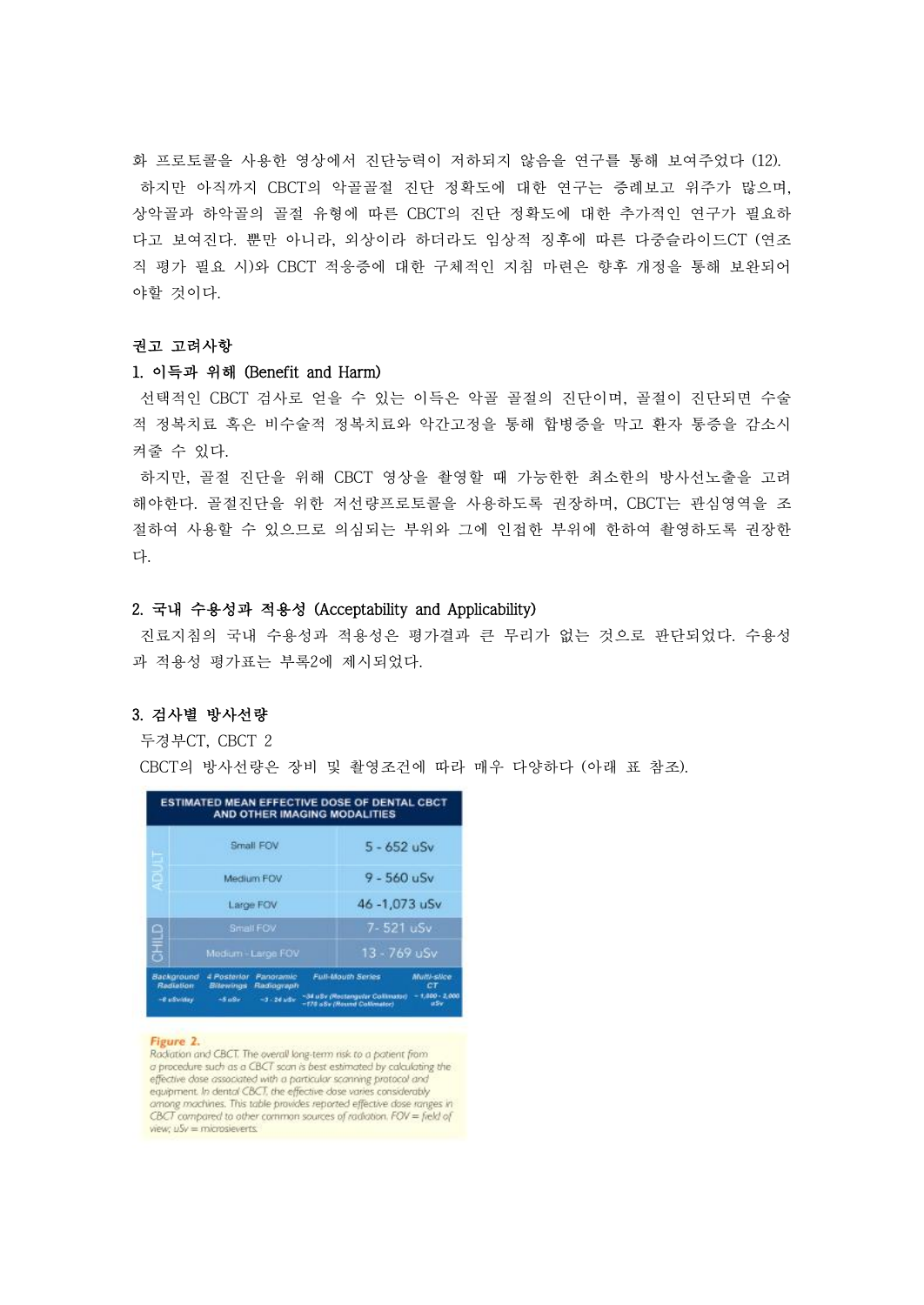# 참고문헌

- 1. ACR Appropriateness Criteria® head trauma. American College of Radiology. NGC:009224
- 2. Pediatric facial trauma: a review of guidelines for assessment, evaluation, and manage ment in the emergency department
- 3. Horner K. St. Radiation No 172 Cone beam CT for dental and maxillofacial radiology(Evi dence-based guidelines). 2012.
- 4. SADMFR guidelines for the use of Cone-Beam Computed Tomography/ Digital Volume Tomography
- 5. Schoen R, Fakler O, Metzger MC, Weyer N, Scmelzeisen R. Preliminary functional results of endoscope-assisted transoral treatment of displaced bilateral condylar mandible fractures. Int J Oral Maxillofac Surg 2008; 37: 111-116.
- 6. Shintaku WH, Venturin JS, Azevedo B, Noujeim M. Applications of cone-beam computed tomography in fractures of the maxillofacial complex. Dent Traumatol 2009; 25: 358-366.
- 7. Lee HJ, Kim YJ, Seo DW, Sohn CH, Ryoo SM, Ahn S, et al. Incidence of intracranial injury in orbital wall fracture patients not classified as traumatic brain injury. Injury. 2018 May;49(5):963-968.
- 8. Ogura I, Kaneda T, Sasaki Y, Buch K, Sakai O. Prevalence of Temporal Bone Fractures in Patients with Mandibular Fractures Using Multidetector-Row CT. Clin Neuroradiol. 2015 Jun;25(2):137-41.
- 9. Özbal Güneş S, Aktürk Y, Soyer Güldoğan E. Evaluation of pterygoid plate fractures unrelated to Le Fort fractures using maxillofacial computed tomography. Ulus Travma Acil Cerrahi Derg. 2018 May;24(3):239-243
- 10. Harrington AW, Pei KY, Assi R, Davis KA. External Validation of University of Wisconsin's Clinical Criteria for Obtaining Maxillofacial Computed Tomography in Trauma. J Craniofac Surg. 2018 Mar;29(2):e167-e170.
- 11. Sitzman TJ, Sillah NM, Hanson SE, Gentry LR, Doyle JF, Gutowski KA.Validation of Clinical Criteria for Obtaining Maxillofacial Computed Tomography in Patients With Trauma. J Craniofac Surg. 2015 Jun;26(4):1199-202.
- 12. Rozema R, Doff MH, van Ooijen PM, Postmus D, Westerlaan HE, Boomsma MF, et al. Diagnostic reliability of low dose multidetector CT and cone beam CT in maxillofacial trauma-an experimental blinded and randomized study. Dentomaxillofac Radiol. 2018 Dec;47(8):20170423.
- 13. Sirin Y, Guven K, Horasan S, Sencan S. Diagnostic accuracy of cone beam computed tomography and conventional multislice spiral tomography in sheep mandibular condyle fractures. Dentomaxillofac Radiol. 2010; 39: 336-342.
- 14. Zizelmann C, Gellrich NC, Metzger MC, Schoen R, Schmelzeisen R, Schramm A. Computer-assisted reconstruction of orbital floor based on cone beam tomography. Br J Oral Maxillofac Surg 2007; 45: 79-80.